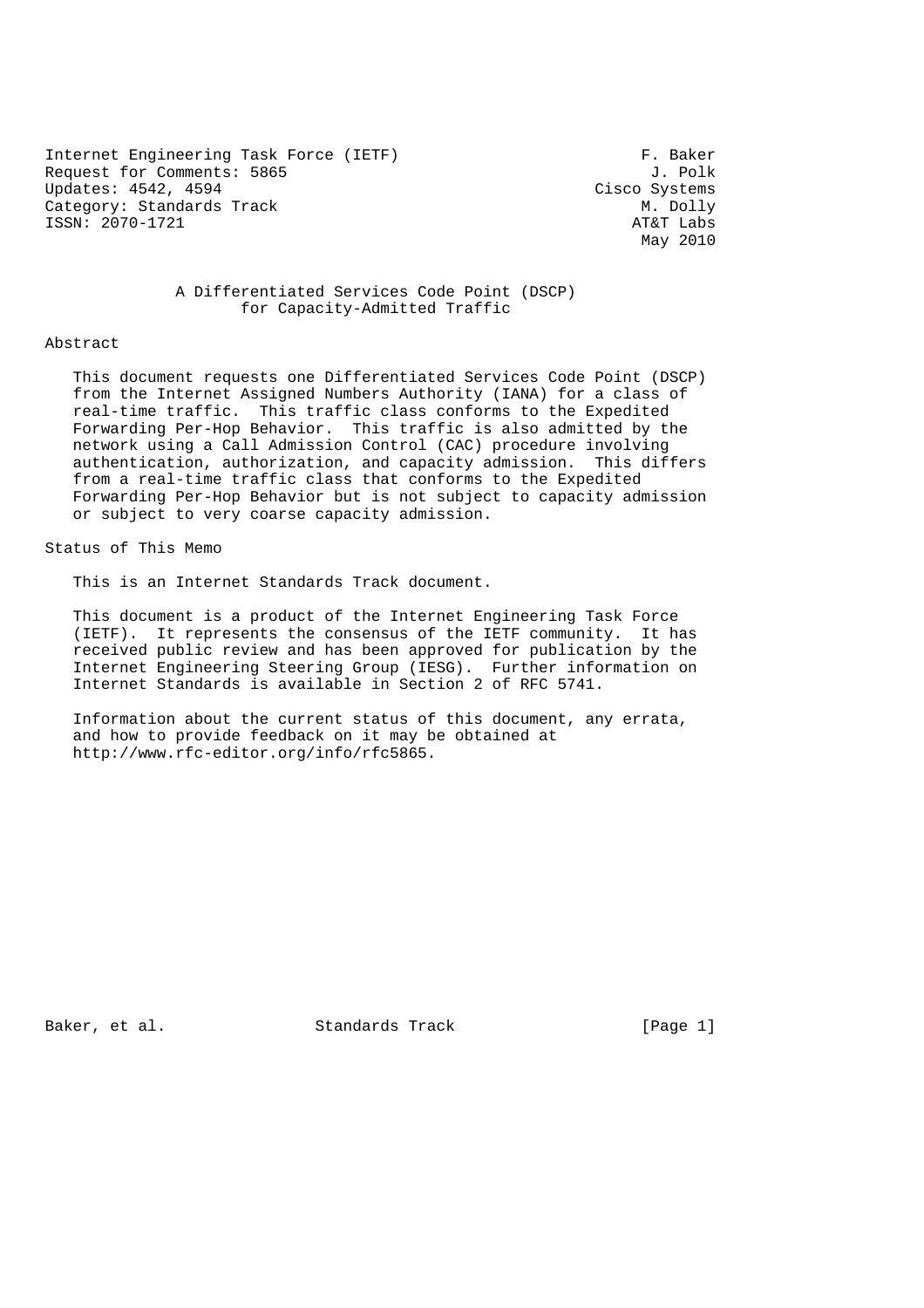Copyright Notice

 Copyright (c) 2010 IETF Trust and the persons identified as the document authors. All rights reserved.

 This document is subject to BCP 78 and the IETF Trust's Legal Provisions Relating to IETF Documents (http://trustee.ietf.org/license-info) in effect on the date of publication of this document. Please review these documents carefully, as they describe your rights and restrictions with respect to this document. Code Components extracted from this document must include Simplified BSD License text as described in Section 4.e of the Trust Legal Provisions and are provided without warranty as described in the Simplified BSD License.

 This document may contain material from IETF Documents or IETF Contributions published or made publicly available before November 10, 2008. The person(s) controlling the copyright in some of this material may not have granted the IETF Trust the right to allow modifications of such material outside the IETF Standards Process. Without obtaining an adequate license from the person(s) controlling the copyright in such materials, this document may not be modified outside the IETF Standards Process, and derivative works of it may not be created outside the IETF Standards Process, except to format it for publication as an RFC or to translate it into languages other than English.

## Table of Contents

| 2. Candidate Implementations of the Admitted Telephony |  |  |  |
|--------------------------------------------------------|--|--|--|
|                                                        |  |  |  |
| 2.1. Potential implementations of EF in this model 7   |  |  |  |
| 2.2. Capacity admission control 9                      |  |  |  |
| 2.3. Recommendations on implementation of an Admitted  |  |  |  |
| Telephony Service Class 10                             |  |  |  |
| Summary: changes from RFC 4594 11<br>3.                |  |  |  |
| 4 <sub>1</sub>                                         |  |  |  |
| Security Considerations 12<br>5.                       |  |  |  |
| б.                                                     |  |  |  |
|                                                        |  |  |  |
| 7.1. Normative References 13                           |  |  |  |
| 7.2. Informative References 13                         |  |  |  |

Baker, et al. Standards Track [Page 2]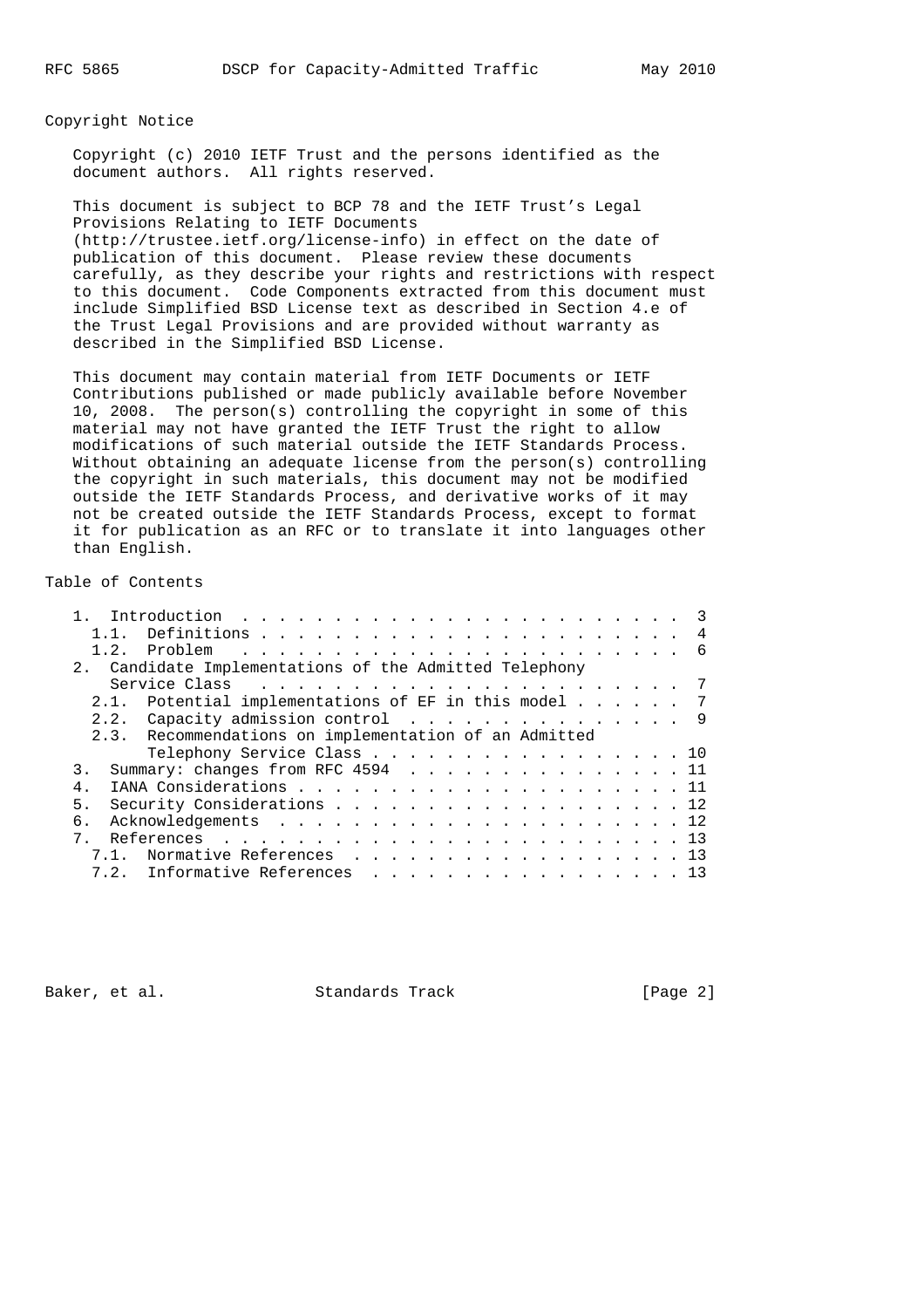#### 1. Introduction

 This document requests one Differentiated Services Code Point (DSCP) from the Internet Assigned Numbers Authority (IANA) for a class of real-time traffic. This class conforms to the Expedited Forwarding (EF) [RFC3246] [RFC3247] Per-Hop Behavior. It is also admitted using a CAC procedure involving authentication, authorization, and capacity admission. This differs from a real-time traffic class that conforms to the Expedited Forwarding Per-Hop Behavior but is not subject to capacity admission or subject to very coarse capacity admission.

 In addition, this document recommends that certain classes of video described in [RFC4594] be treated as requiring capacity admission.

 Real-time traffic flows have one or more potential congestion points between the endpoints. Reserving capacity for these flows is important to application performance. All of these applications have low tolerance to jitter (aka delay variation) and loss, as summarized in Section 2, and most (except for multimedia conferencing) have inelastic flow behavior from Figure 1 of [RFC4594]. Inelastic flow behavior and low jitter/loss tolerance are the service characteristics that define the need for admission control behavior.

 One of the reasons behind the requirement for capacity admission is the need for classes of traffic that are handled under special policies. Service providers need to distinguish between special policy traffic and other classes, particularly the existing Voice over IP (VoIP) services that perform no capacity admission or only very coarse capacity admission and can exceed their allocated resources.

 The requested DSCP applies to the Telephony Service Class described in [RFC4594].

 Since video classes have not had the history of mixing admitted and non-admitted traffic in the same Per-Hop Behavior (PHB) as has occurred for EF, an additional DSCP code point is not recommended within this document for video. Instead, the recommended "best practice" is to perform admission control for all traffic in three of the video classes from [RFC4594]:

- o The Interactive Real-Time Traffic (CS4, used for Video conferencing and Interactive gaming),
- o The Broadcast TV (CS3) for use in a video on demand context, and
- o The AF4 Multimedia Conferencing (video conferencing).

Baker, et al. Standards Track [Page 3]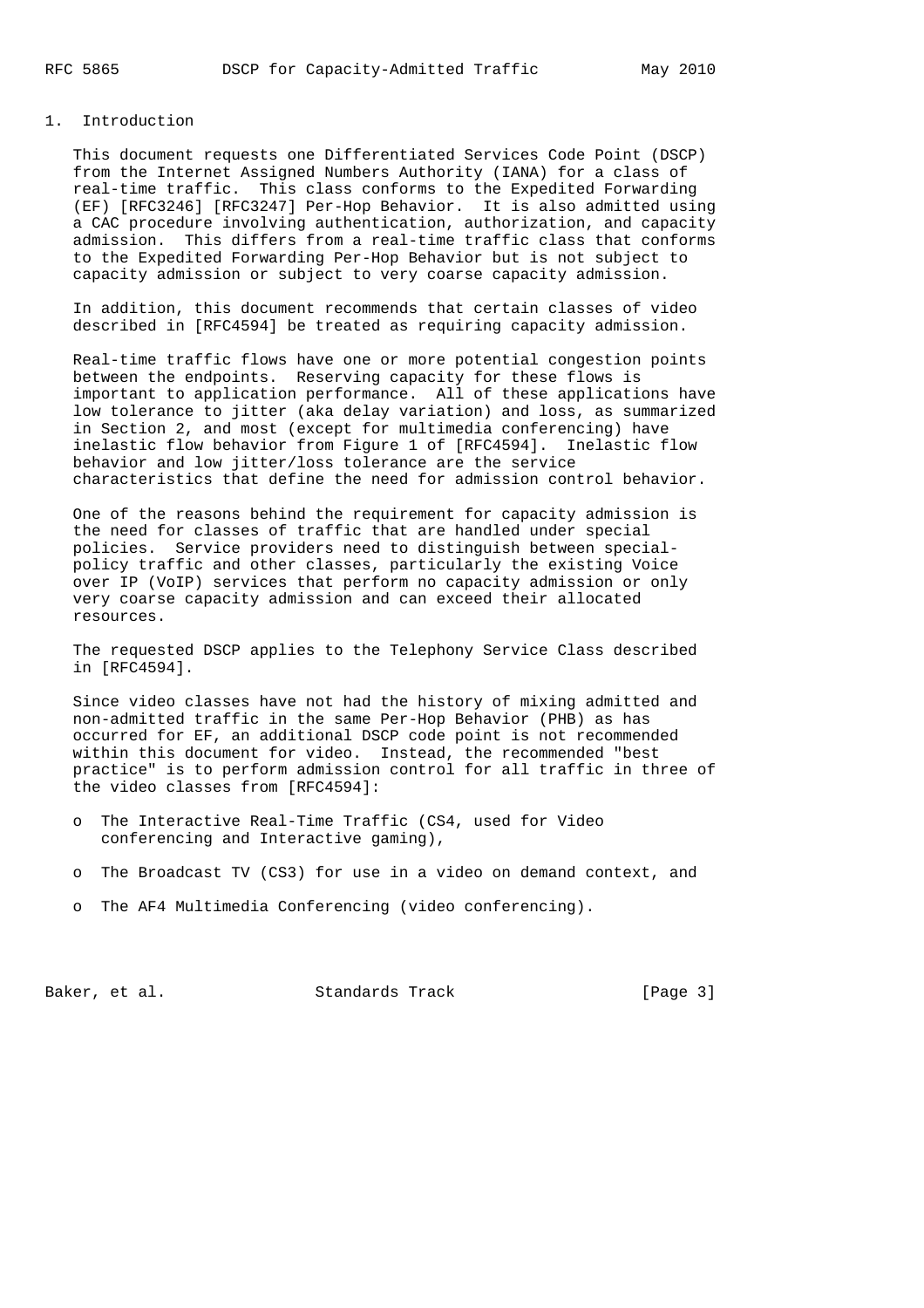Other video classes are believed not to have the current problem of confusion with unadmitted traffic and therefore would not benefit from the notion of a separate DSCP for admitted traffic. Within an ISP and on inter-ISP links (i.e., within networks whose internal paths are uniform at hundreds of megabits per second or faster), one would expect all of this traffic to be carried in the Real-Time Traffic (RTP) class described in [RFC5127].

### 1.1. Definitions

 The key words "MUST", "MUST NOT", "REQUIRED", "SHALL", "SHALL NOT", "SHOULD", "SHOULD NOT", "RECOMMENDED", "MAY", and "OPTIONAL" in this document are to be interpreted as described in RFC 2119 [RFC2119].

The following terms and acronyms are used in this document.

- PHB: A Per-Hop Behavior (PHB) is the externally observable forwarding behavior applied at a Differentiated Services compliant node to a DS behavior aggregate [RFC2475]. It may be thought of as a program configured on the interface of an Internet host or router, specified in terms of drop probabilities, queuing priorities or rates, and other handling characteristics for the traffic class.
- DSCP: The Differentiated Services Code Point (DSCP), as defined in [RFC2474], is a value that is encoded in the DS field, and that each DS Node MUST use to select the PHB that is to be experienced by each packet it forwards [RFC3260]. It is a 6-bit number embedded into the 8-bit TOS (type of service) field of an IPv4 datagram or the Traffic Class field of an IPv6 datagram.
- CAC: Call Admission Control includes concepts of authorization and capacity admission. "Authorization" refers to any procedure that identifies a user, verifies the authenticity of the identification, and determines whether the user is authorized to use the service under the relevant policy. "Capacity Admission" refers to any procedure that determines whether capacity exists supporting a session's requirements under some policy.

 In the Internet, these are separate functions; while in the Public Switched Telephone Network (PSTN), they and call routing are carried out together.

Baker, et al. Standards Track [Page 4]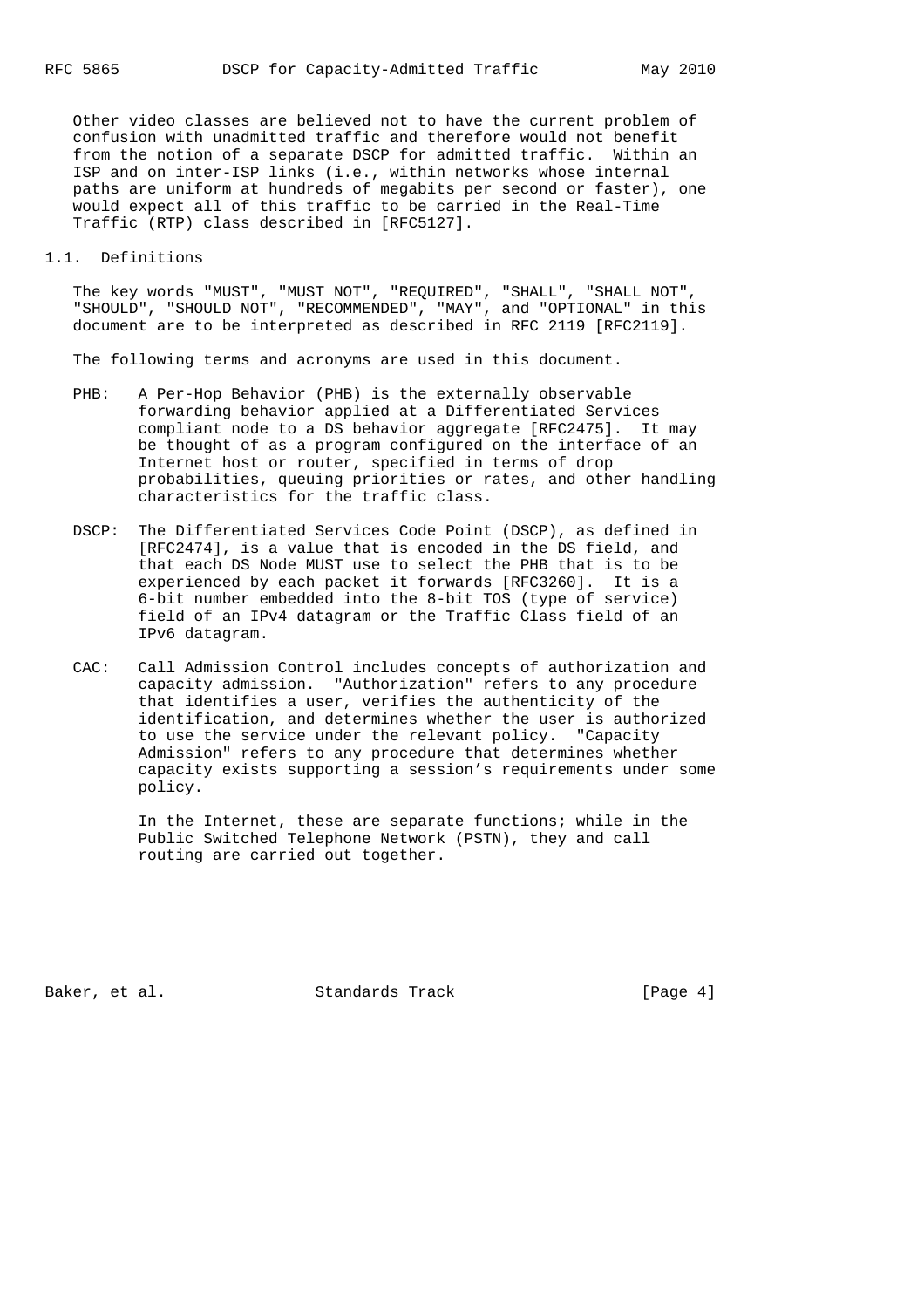UNI: A User/Network Interface (UNI) is the interface (often a physical link or its virtual equivalent) that connects two entities that do not trust each other, and in which one (the user) purchases connectivity services from the other (the network).

> Figure 1 shows two user networks connected by what appears to each of them to be a single network ("The Internet", access to which is provided by their service provider) that provides connectivity services to other users.

 UNIs tend to be the bottlenecks in the Internet, where users purchase relatively low amounts of bandwidth for cost or service reasons, and as a result are most subject to congestion issues and therefore issues requiring traffic conditioning and service prioritization.

 NNI: A Network/Network Interface (NNI) is the interface (often a physical link or its virtual equivalent) that connects two entities that trust each other within limits, and in which the two are seen as trading services for value. Figure 1 shows three service networks that together provide the connectivity services that we call "the Internet". They are different administrations and are very probably in competition, but exchange contracts for connectivity and capacity that enable them to offer specific services to their customers.

> NNIs may not be bottlenecks in the Internet if service providers contractually agree to provision excess capacity at them, as they commonly do. However, NNI performance may differ by ISP, and the performance guarantee interval may range from a month to a much shorter period. Furthermore, a peering point NNI may not have contractual performance guarantees or may become overloaded under certain conditions. They are also policy-controlled interfaces, especially in BGP. As a result, they may require a traffic prioritization policy.

 Queue: There are multiple ways to build a multi-queue scheduler. Weighted Round Robin (WRR) literally builds multiple lists and visits them in a specified order, while a calendar queue (often used to implement Weighted Fair Queuing, or WFQ) builds a list for each time interval and queues at most a stated amount of data in each such list for transmission during that time interval. While these differ dramatically in implementation, the external difference in behavior is generally negligible when they are properly configured. Consistent with the definitions used in the Differentiated Services Architecture [RFC2475], these are treated as

Baker, et al. Standards Track [Page 5]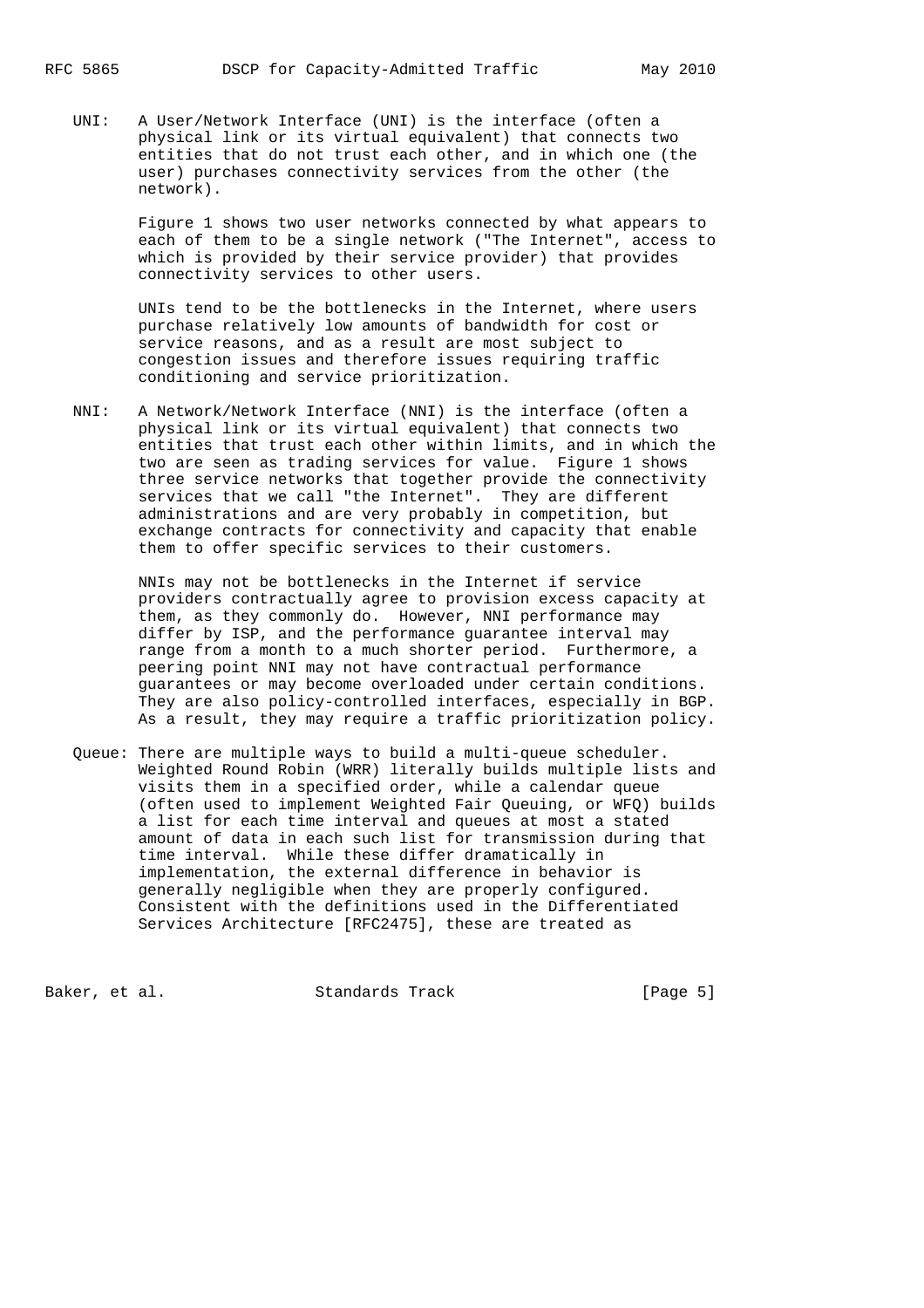equivalent in this document, and the lists of WRR and the classes of a calendar queue will be referred to uniformly as "queues".



Figure 1: UNI and NNI Interfaces

### 1.2. Problem

 In short, the Telephony Service Class, described in [RFC4594], permits the use of capacity admission in implementing the service, but present implementations either provide no capacity admission services or do so in a manner that depends on specific traffic engineering. In the context of the Internet backbone, the two are essentially equivalent; the edge network depends on specific engineering by the service provider that might not be present, especially in a mobile environment.

Baker, et al. Standards Track [Page 6]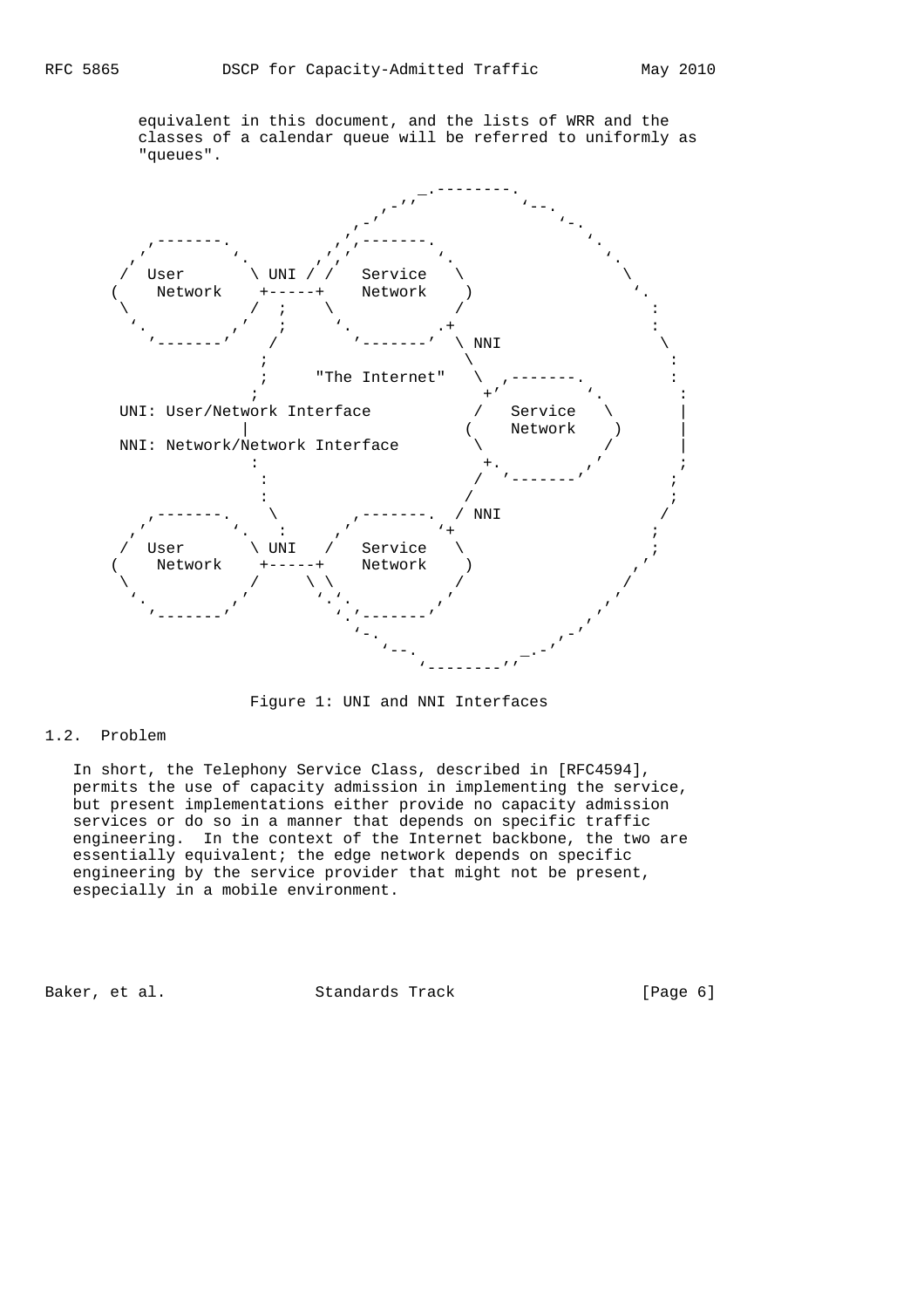However, services are being requested of the network that would specifically make use of capacity admission, and would distinguish among users or the uses of available Voice-over-IP or Video-over-IP capacity in various ways. Various agencies would like to provide services as described in RFC [RFC4190] or in Section 2.6 of [RFC4504].

 This requires the use of capacity admission to differentiate among users to provide services to them that are not afforded to non capacity admitted customer-to-customer IP telephony sessions.

- 2. Candidate Implementations of the Admitted Telephony Service Class
- 2.1. Potential Implementations of EF in This Model

 There are at least two possible ways to implement isolation between the Capacity Admitted PHB and the Expedited Forwarding PHB in this model. They are to implement separate classes as a set of

- o Multiple data plane traffic classes, each consisting of a policer and a queue, with the queues enjoying different priorities, or
- o Multiple data plane traffic classes, each consisting of a policer but feeding into a common queue or multiple queues at the same priority.

 We will explain the difference and describe in what way they differ in operation. The reason this is necessary is that there is current confusion in the industry.

 The multi-priority model is shown in Figure 2. In this model, traffic from each service class is placed into a separate priority queue. If data is present in more than one queue, traffic from one of them will always be selected for transmission. This has the effect of transferring jitter from the higher-priority queue to the lower-priority queues, and reordering traffic in a way that gives the higher-priority traffic a smaller average queuing delay. Each queue must have its own policer, however, to protect the network from errors and attacks; if a traffic class thinks it is carrying a certain data rate but an abuse sends significantly more, the effect of simple prioritization would not preserve the lower priorities of traffic, which could cause routing to fail or otherwise impact a service level agreement (SLA).

Baker, et al. Standards Track [Page 7]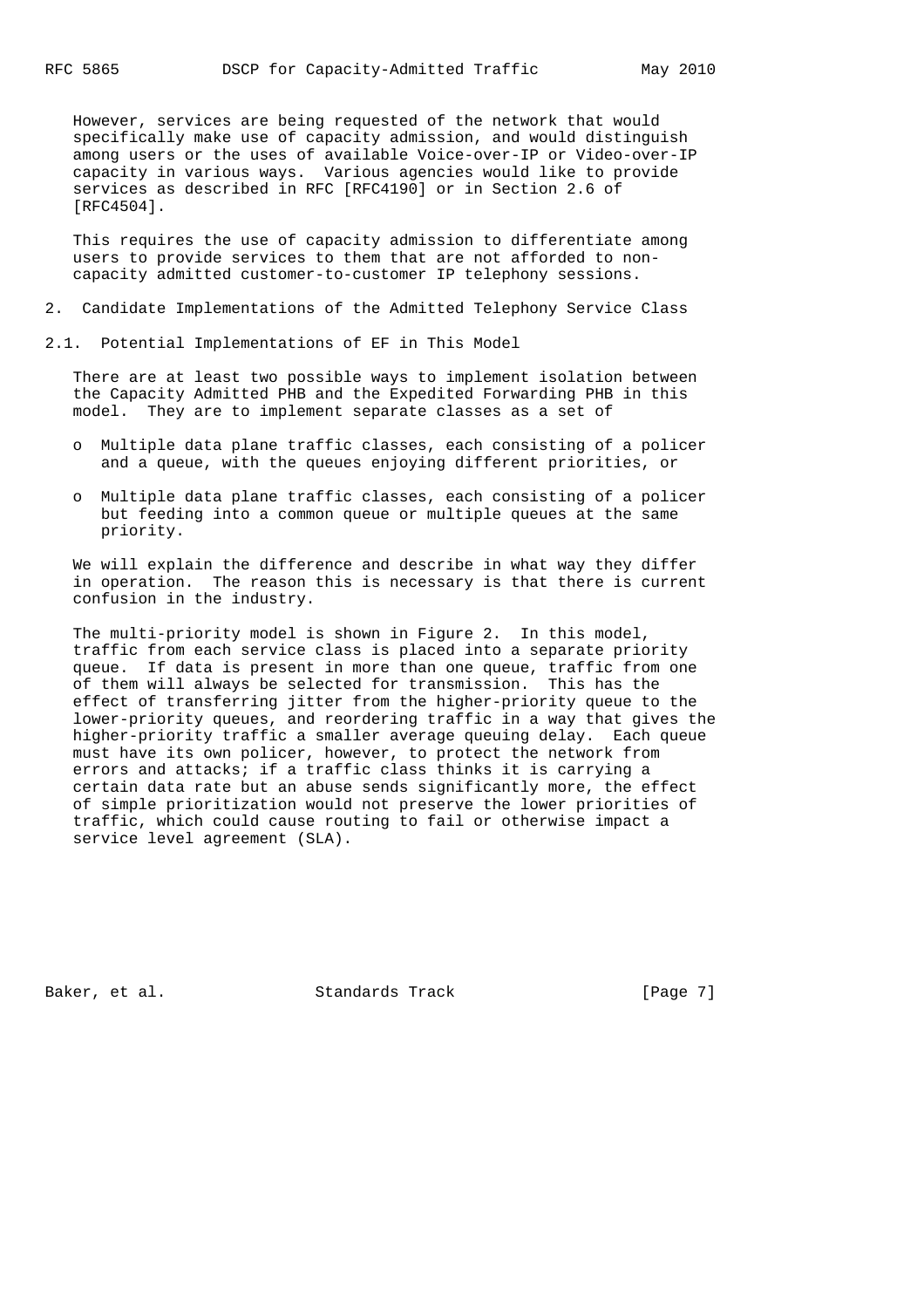

Figure 2: Implementation as a Data Plane Priority

 The multi-policer model is shown in Figure 3. In this model, traffic from each service class is policed according to its SLA requirements, and then placed into a common priority queue. Unlike the multi priority model, the jitter experienced by the traffic classes in this case is the same, as there is only one queue, but the sum of the traffic in this higher-priority queue experiences less average jitter than the elastic traffic in the lower-priority.



Figure 3: Implementation as a Data Plane Policer

 The difference between the two operationally is, as stated, the issues of loss due to policing and distribution of jitter.

 If the two traffic classes are, for example, voice and video, datagrams containing video data can be relatively large (often of variable sizes up to the path MTU), while datagrams containing voice are relatively small, on the order of only 40 to 200 bytes, depending on the codec. On lower-speed links (less than 10 MBPS), the jitter introduced by video to voice can be disruptive, while at higher

Baker, et al. Standards Track [Page 8]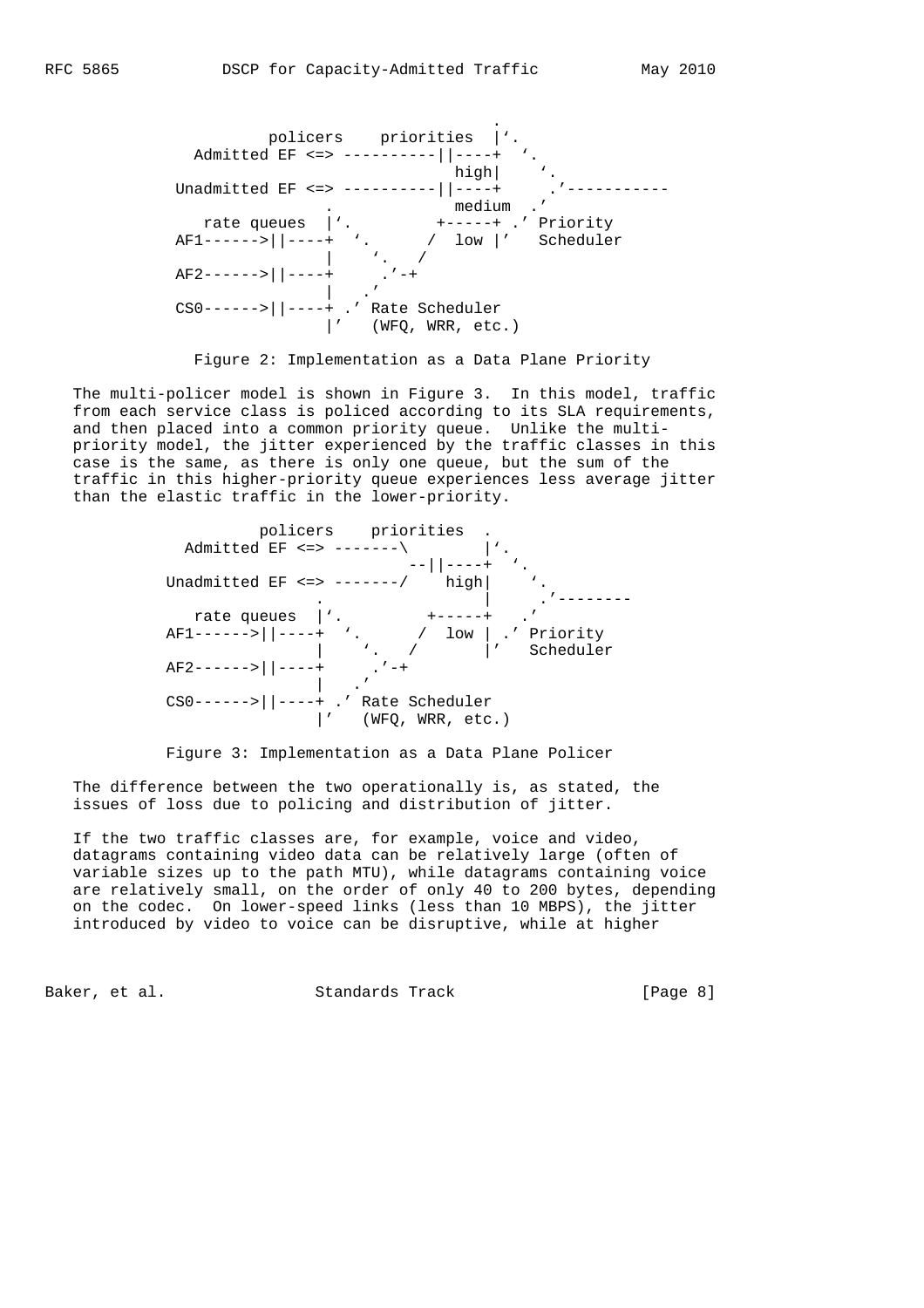speeds, the jitter is nominal compared to the jitter requirements of voice. Therefore, at access network speeds, [RFC4594] recommends the separation of video and voice into separate queues, while at optical speeds, [RFC5127] recommends that they use a common queue.

 If, on the other hand, the two traffic classes are carrying the same type of application with the same jitter requirements, then giving one preference in this sense does not benefit the higher-priority traffic and may harm the lower-priority traffic. In such a case, using separate policers and a common queue is a superior approach.

2.2. Capacity Admission Control

 There are at least six major ways that capacity admission is done or has been proposed to be done for real-time applications. Each will be described below, and Section 3 will judge which ones are likely to meet the requirements of the Admitted Telephony service class. These include:

- o Drop Precedence used to force sessions to voluntarily exit,
- o Capacity admission control by assumption or engineering,
- o Capacity admission control by call counting,
- o Endpoint capacity admission performed by probing the network,
- o Centralized capacity admission control via bandwidth broker, and
- o Distributed capacity admission control using protocols such as Resource Reservation Protocol (RSVP) or Next Steps in Signaling (NSIS).

 The problem with dropping traffic to force users to hang up is that it affects a broad class of users -- if there is capacity for N calls and the N+1 calls are active, data is dropped randomly from all sessions to ensure that offered load doesn't exceed capacity. On very fast links, that is acceptable, but on lower speed links it can seriously affect call quality. There is also a behavioral issue involved here, in which users who experience poor quality calls tend to hang up and call again, making the problem better -- then worse.

 The problem with capacity admission by assumption, which is widely deployed in today's VoIP environment, is that it depends on the assumptions made. One can do careful traffic engineering to ensure needed bandwidth, but this can also be painful, and has to be revisited when the network is changed or network usage changes.

Baker, et al. Standards Track [Page 9]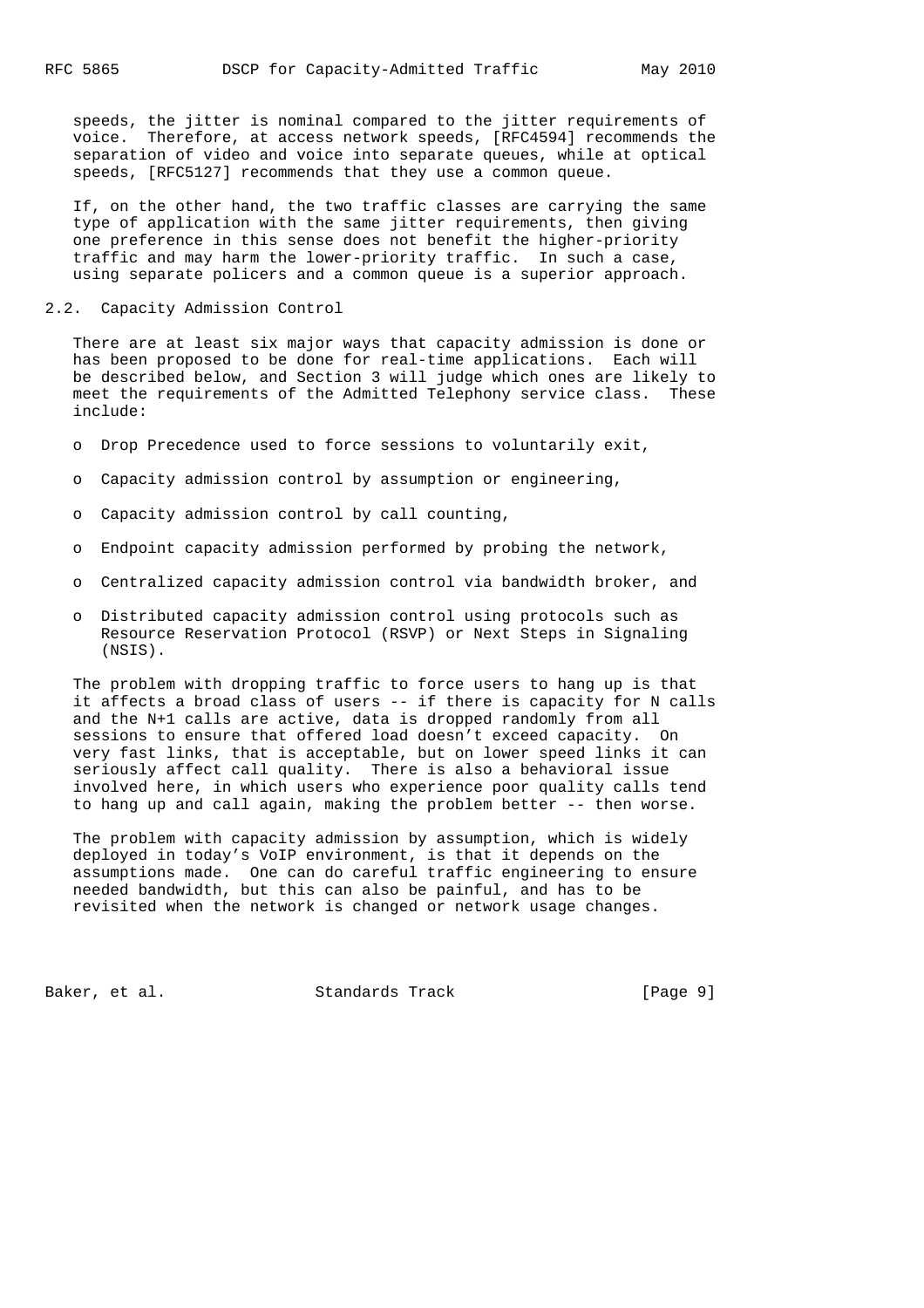The problem with call-counting-based admission control is that it gets exponentially worse the farther you get from the control point (e.g., it lacks sufficient scalability on the outskirts of the network).

 There are two fundamental problems with depending on the endpoint to perform capacity admission: it may not be able to accurately measure the impact of the traffic it generates on the network, and it tends to be greedy (e.g., it doesn't care). If the network operator is providing a service, he must be able to guarantee the service, which means that he cannot trust systems that are not controlled by his network.

 The problem with capacity controls via a bandwidth broker is that centralized servers lack far away awareness, and also lack effective real-time reaction to dynamic changes in all parts of the network at all instances of time.

 The problem with mechanisms that do not enable the association of a policy with the request is that they do not allow for multi-policy services, which are becoming important.

 The operator's choice of admission procedure MUST, for this DSCP, ensure the following:

- o The actual links that a session uses have enough bandwidth to support it.
- o New sessions are refused admission if there is inadequate bandwidth under the relevant policy.
- o A user is identified and the correct policy is applied if multiple policies are in use in a network.
- o Under periods of network stress, the process of admission of new sessions does not disrupt existing sessions, unless the service explicitly allows for disruption of calls.
- 2.3. Recommendations on Implementation of an Admitted Telephony Service Class

 When coupled with adequate Authentication, Authorization, and Accounting (AAA) and capacity admission procedures as described in Section 2.2, either of the two PHB implementations described in Section 2.1 is sufficient to provide the services required for an Admitted Telephony service class. If preemption is required, Section 2.3.5.2 of [RFC4542] provides the tools for carrying out the preemption. If preemption is not in view, or if used in addition to

Baker, et al. Standards Track [Page 10]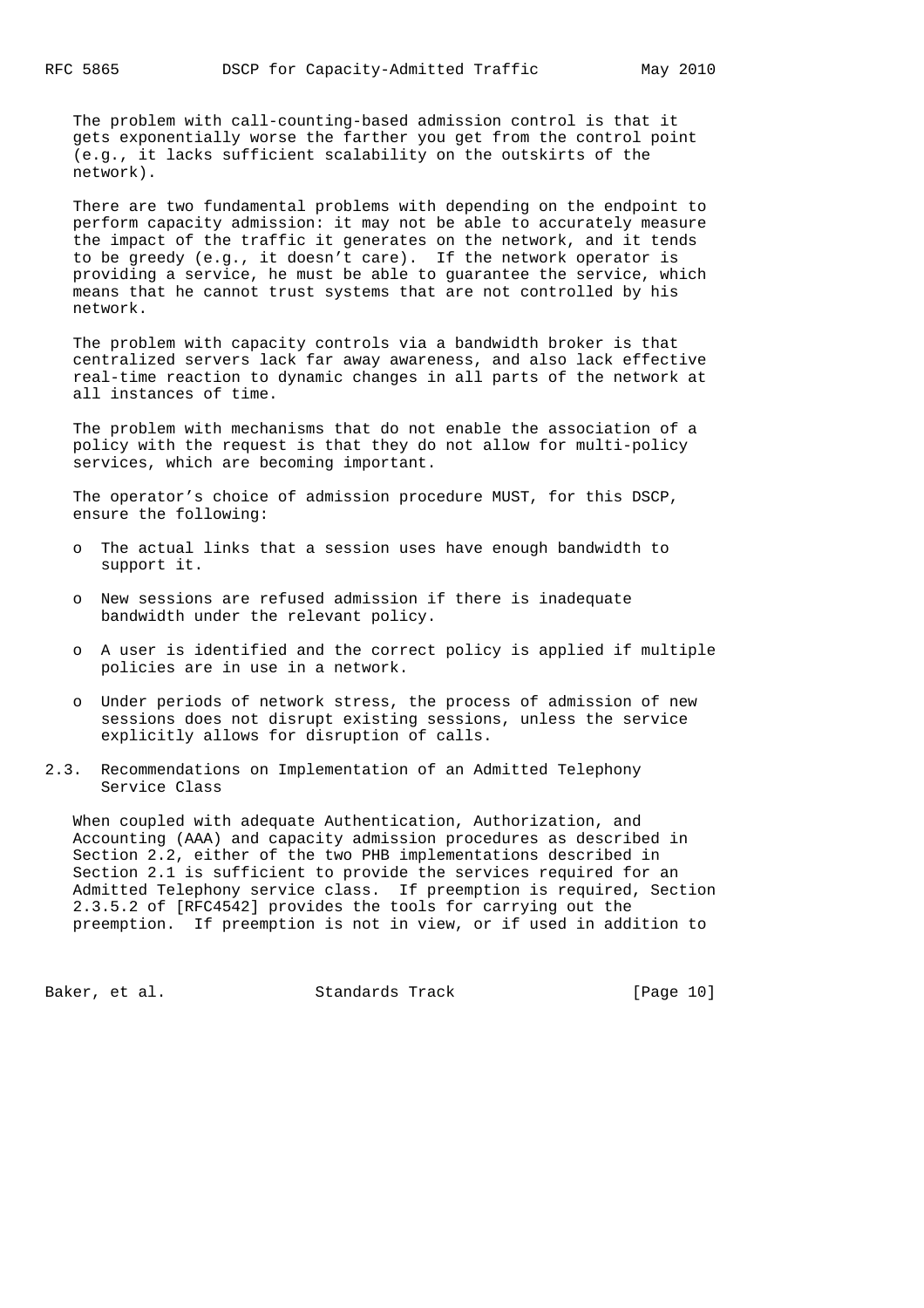preemptive services, the application of different thresholds depending on call precedence has the effect of improving the probability of call completion by admitting preferred calls at a time when other calls are being refused. Routine and priority traffic can be admitted using the same DSCP value, as the choice of which calls are admitted is handled in the admission procedure executed in the control plane, not the policing of the data plane.

 On the point of what protocols and procedures are required for authentication, authorization, and capacity admission, we note that clear standards do not exist at this time for bandwidth brokers, NSIS has not been finalized at this time and in any event is limited to unicast sessions, and that RSVP has been standardized and has the relevant services. We therefore RECOMMEND the use of a protocol, such as RSVP, at the UNI. Procedures at the NNI are business matters to be discussed between the relevant networks, and are RECOMMENDED but NOT REQUIRED.

3. Summary: Changes from RFC 4594

 To summarize, there are two changes to [RFC4594] discussed in this document:

- Telephony class: The Telephony Service Class in RFC 4594 does not involve capacity admission, but depends on application layer admission that only estimates capacity, and does that through static engineering. In addition to that class, a separate Admitted Telephony Class is added that performs capacity admission dynamically.
- Video classes: Capacity admission is added to three video classes. These are the Interactive Real-Time Traffic class, Broadcast TV class when used for video on demand, and the Multimedia Conferencing class.

#### 4. IANA Considerations

 IANA assigned a DSCP value to a second EF traffic class consistent with [RFC3246] and [RFC3247] in the "Differentiated Services Field Codepoints" registry. It implements the Telephony Service Class described in [RFC4594] at lower speeds and is included in the Real- Time Treatment Aggregate [RFC5127] at higher speeds. The code point value should be from pool 1 within the dscp-registry. The value is parallel with the existing EF code point (101110), as IANA assigned

Baker, et al. Standards Track [Page 11]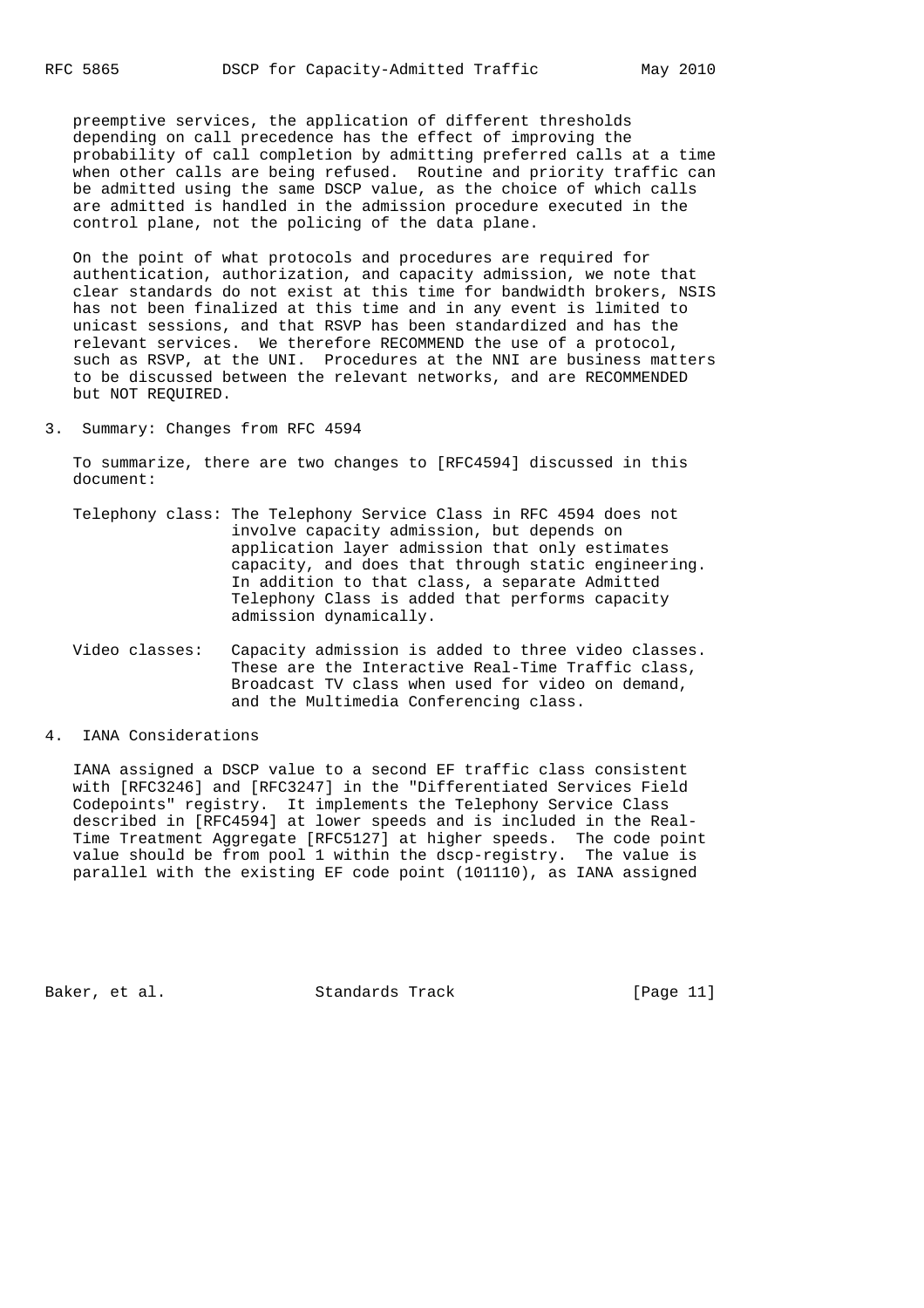the code point 101100 -- keeping the (left-to-right) first 4 binary values the same in both. The code point described in this document is referred to as VOICE-ADMIT and has been registered as follows:

 Sub-registry: Pool 1 Codepoints Reference: [RFC2474] Registration Procedures: Standards Action

 Registry: Name Space Reference --------- ------- --------- VOICE-ADMIT 101100 [RFC5865]

 This traffic class REQUIRES the use of capacity admission, such as RSVP services together with AAA services, at the User/Network Interface (UNI); the use of such services at the NNI is at the option of the interconnected networks.

### 5. Security Considerations

 A major requirement of this service is effective use of a signaling protocol, such as RSVP, with the capabilities to identify its user as either an individual or a member of some corporate entity, and assert a policy such as "normal", "routine", or some level of "priority".

 This capability, one has to believe, will be abused by script kiddies and others if the proof of identity is not adequately strong or if policies are written or implemented improperly by the carriers. This goes without saying, but this section is here for it to be said.

 Many of the security considerations from RFC 3246 [RFC3246] apply to this document, as well as the security considerations in RFC 2474 and RFC 4542. RFC 4230 [RFC4230] analyzes RSVP, providing some gap analysis to the NSIS WG as they started their work. Keep in mind that this document is advocating RSVP at the UNI only, while RFC 4230 discusses (mostly) RSVP from a more complete point of view (i.e., e2e and edge2edge). When considering the RSVP aspect of this document, understanding Section 6 of RFC 4230 is a good source of information.

### 6. Acknowledgements

 Kwok Ho Chan, Georgios Karagiannis, Dan Voce, and Bob Briscoe commented and offered text. The impetus for including video in the discussion, which initially only targeted voice, is from Dave McDysan.

Baker, et al. Standards Track [Page 12]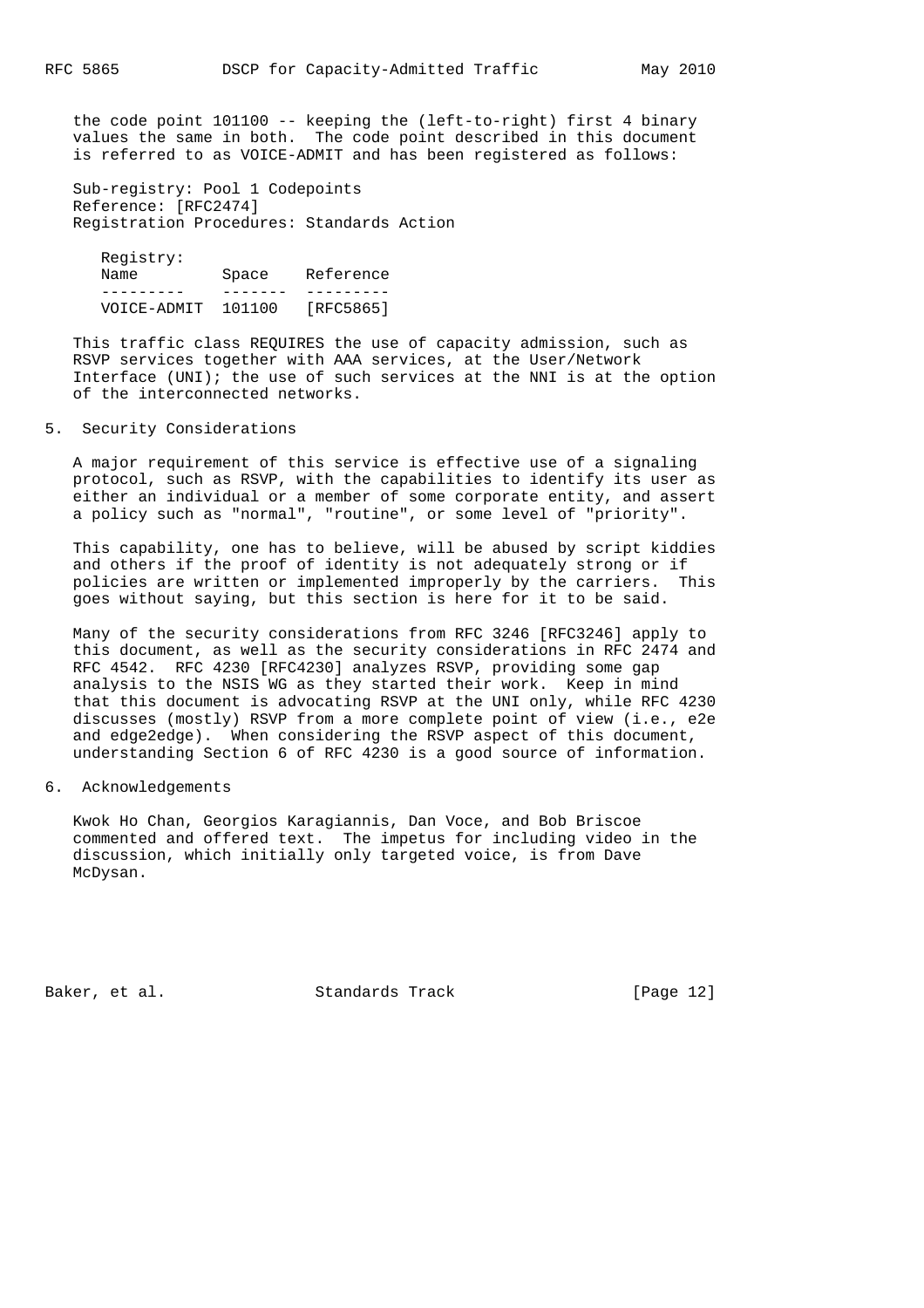# 7. References

- 7.1. Normative References
	- [RFC2119] Bradner, S., "Key words for use in RFCs to Indicate Requirement Levels", BCP 14, RFC 2119, March 1997.
	- [RFC2474] Nichols, K., Blake, S., Baker, F., and D. Black, "Definition of the Differentiated Services Field (DS Field) in the IPv4 and IPv6 Headers", RFC 2474, December 1998.
	- [RFC3246] Davie, B., Charny, A., Bennet, J., Benson, K., Le Boudec, J., Courtney, W., Davari, S., Firoiu, V., and D. Stiliadis, "An Expedited Forwarding PHB (Per-Hop Behavior)", RFC 3246, March 2002.
- 7.2. Informative References
	- [RFC2475] Blake, S., Black, D., Carlson, M., Davies, E., Wang, Z., and W. Weiss, "An Architecture for Differentiated Service", RFC 2475, December 1998.
	- [RFC3247] Charny, A., Bennet, J., Benson, K., Boudec, J., Chiu, A., Courtney, W., Davari, S., Firoiu, V., Kalmanek, C., and K. Ramakrishnan, "Supplemental Information for the New Definition of the EF PHB (Expedited Forwarding Per-Hop Behavior)", RFC 3247, March 2002.
	- [RFC3260] Grossman, D., "New Terminology and Clarifications for Diffserv", RFC 3260, April 2002.
	- [RFC4190] Carlberg, K., Brown, I., and C. Beard, "Framework for Supporting Emergency Telecommunications Service (ETS) in IP Telephony", RFC 4190, November 2005.
	- [RFC4504] Sinnreich, H., Ed., Lass, S., and C. Stredicke, "SIP Telephony Device Requirements and Configuration", RFC 4504, May 2006.
	- [RFC4542] Baker, F. and J. Polk, "Implementing an Emergency Telecommunications Service (ETS) for Real-Time Services in the Internet Protocol Suite", RFC 4542, May 2006.
	- [RFC4594] Babiarz, J., Chan, K., and F. Baker, "Configuration Guidelines for DiffServ Service Classes", RFC 4594, August 2006.

Baker, et al. Standards Track [Page 13]